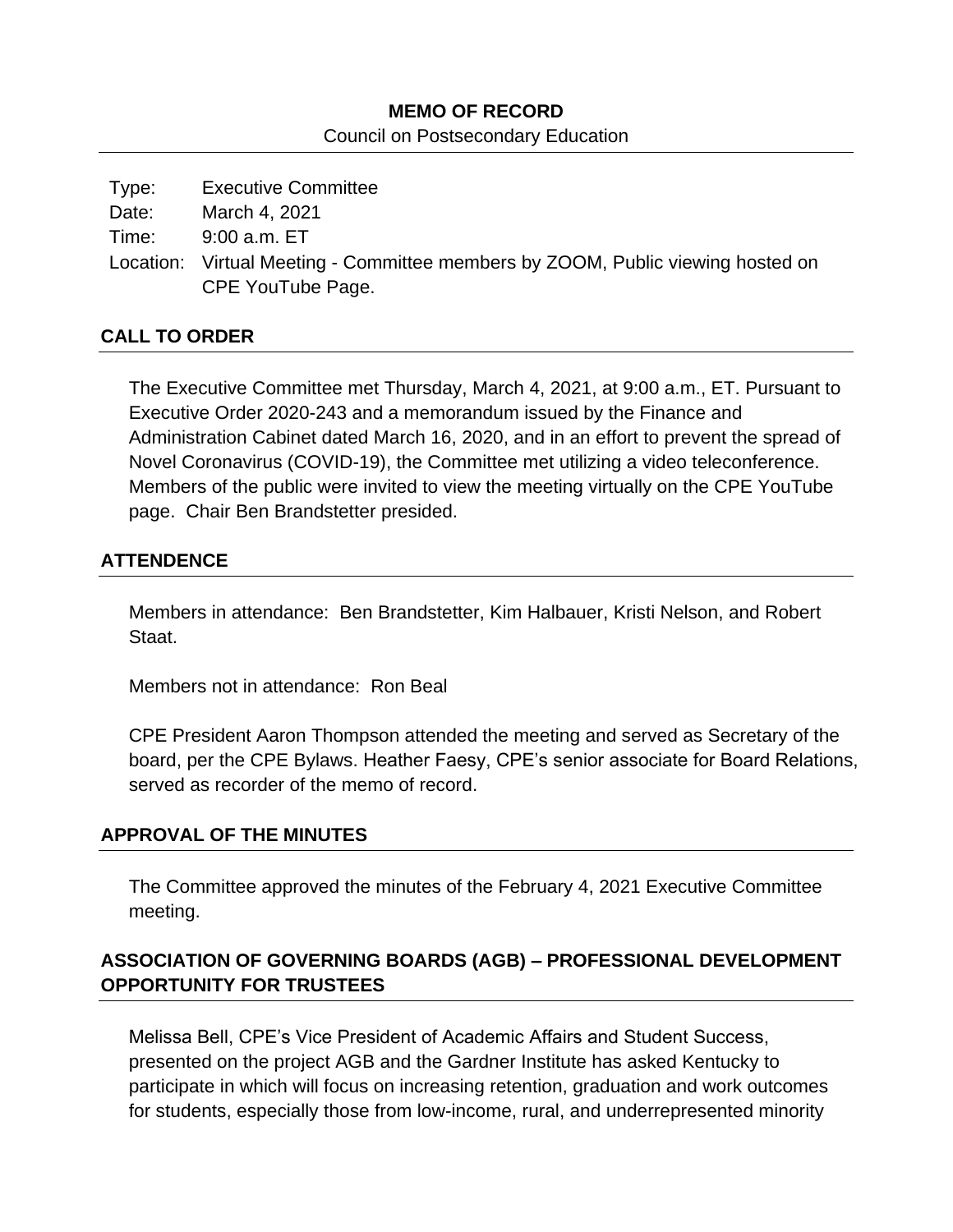backgrounds. The overall goal is to help governing boards gain a deeper appreciation of student success issues, especially equity issues. The project would span three years and consists of two components: the Governing Board Equity in Student Success Academy and Retention Performance Management. Through the work of this project, Gardner Institute and AGB will use what will be learned from this effort to replicate it with other institutions, regions and states.

Committee members agreed the opportunity sounds promising, asked staff to move forward with looking into the project further. Staff will come back at the future meeting with a formal recommendation.

# **CPE RESOLUTION REGARDING DECLINING ENROLLMENT: UPDATE ON ACTIVITIES**

Dr. Amanda Ellis presented the update on activities staff is conducting in response to the continuing trend in declining enrollment. In connection with the FAFSA Awareness campaign launched in February and the Council's resolution adopted at the February Executive Committee meeting, the Council (in partnership with GEAR UP Kentucky) has launched a new initiative - the FAF\$A for the Future TikTok Challenge. This challenge will help raise awareness about the Free Application for Federal Student Aid (FAFSA) by encouraging high school principals and superintendents in Kentucky to get creative and post videos on the popular social media app – all to help educate students about the FAFSA process and urge them to apply. As noted in the actions called upon by the CPE Resolution, the challenge is seeking to counter the recent decline in applications.

Dr. Ellis discussed the impact the effort has already made in the first few days of the challenge and stated that staff will present specific data at the next committee meeting. She also discussed current legislation regarding potential FAFSA completion as a requirement of graduation (HB 253) and the efforts some school districts are making toward integrating the FAFSA completion as part of their culture.

## **JAMES GRAHAM BROWN FOUNDATION GRANT: KENTUCKY STUDENT SUCCESS COLLABORATIVE**

Lee Nimocks, CPE's Vice President and Chief of Staff presented on the \$2.1 million grant from the James Graham Brown Foundation to establish and implement the Kentucky Student Success Collaborative (KYSSC). The concept was developed by CPE and JGBF staff in consultation with a variety of state and national partners. The KYSSC will be the first statewide student success center in the United States that works with both two- and four-year institutions while linked to the business community